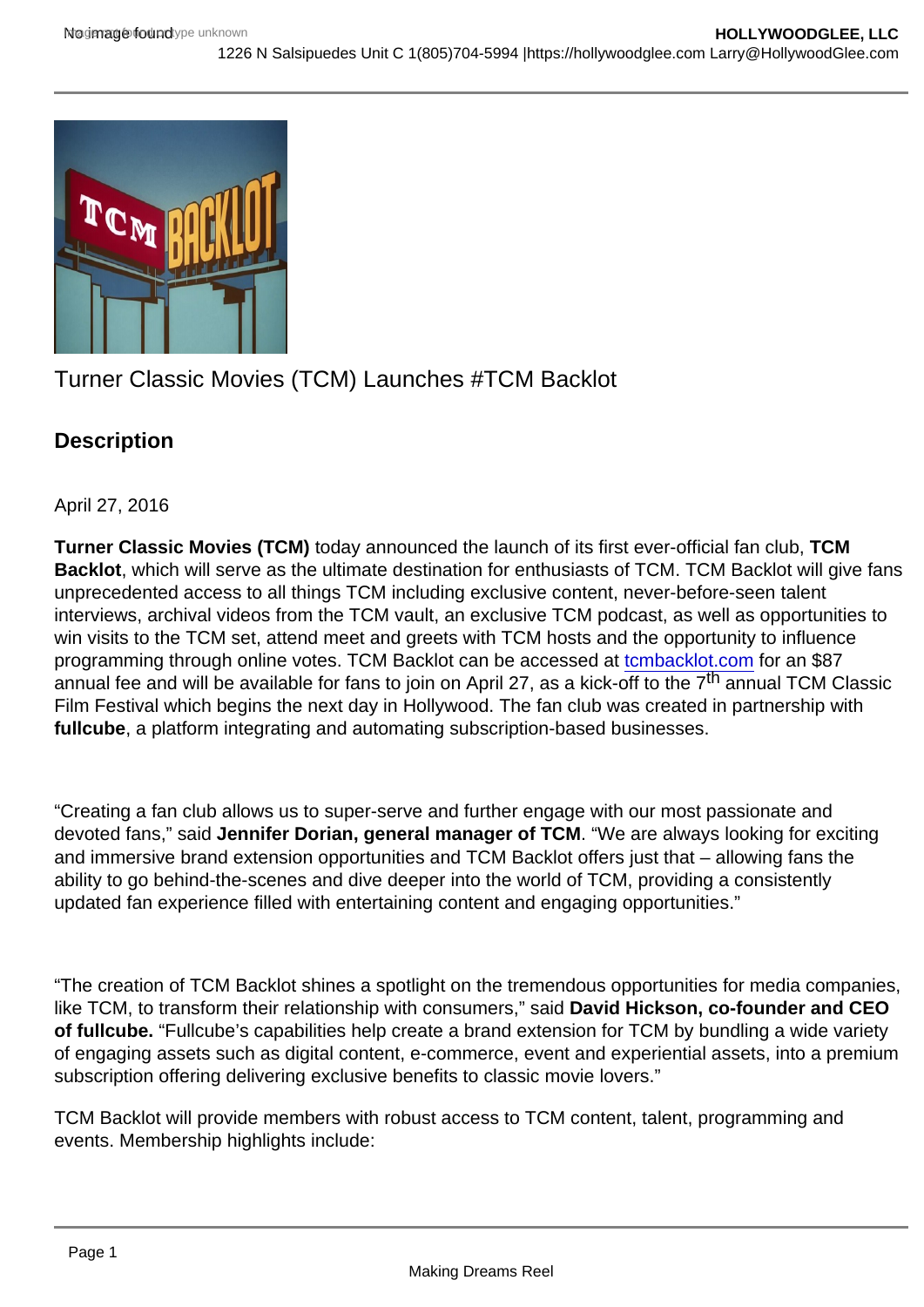- Programming Influence receive an advance look at TCM programming and have the opportunity to influence the schedule of movies through contests and voting.
- Guest Programmer enter to win an opportunity to co-host a night of movies with a TCM host.
- On-set Tours win the opportunity to tour the TCM set and watch a TCM production being shot as well as interact with TCM hosts and crew.
- VIP Event Access & Members-Only Events enjoy exclusive access to special events during the annual TCM Classic Film Festival and the TCM Cruise, as well as exclusive events at historical Hollywood sites and members-only TCM Bus Tour events
- Giveaways and Discounts receive discounts to TCM related events, tours and merchandise as well as contest givaways of TCM merchandise.

For more information on TCM Backlot, please click [here](https://www.turner.com/pressroom/tcm-backlot) or visit [tcmbacklot.com](http://tcmbacklot.com).

## About Turner Classic Movies (TCM)

Turner Classic Movies (TCM) is a two-time Peabody Award-winning network that presents great films, uncut and commercial-free, from the largest film libraries in the world highlighting the entire spectrum of film history. TCM, which is available in more than 85 million homes, features the insights of hosts Robert Osborne and Ben Mankiewicz, plus interviews with a wide range of special guests and serves as the ultimate movie lover destination. Currently in its 22nd year as a leading authority in classic film, TCM offers critically acclaimed series like The Essentials, hosted by Robert Osborne and Sally Field, along with annual programming events like 31 Days of Oscar® in February and Summer Under the Stars in August. TCM also directly connects with movie fans through events as the annual TCM Classic Film Festival in Hollywood and the TCM Classic Cruise, as well as through the TCM Classic Film Tour in New York City and Los Angeles. In addition, TCM produces a wide range of media about classic film, including books and DVDs, and hosts a wealth of material online at [tcm.com](http://tcm.com) and through the Watch TCM mobile app.

TCM is part of Turner, a Time Warner company. Turner creates and programs branded news; entertainment; animation and young adult; and sports media environments on television and other platforms for consumers around the world.

About fullcube

fullcube is a platform integrating and automating subscription-based businesses. Developed after more than a decade of experience designing, launching and managing premium subscription programs for